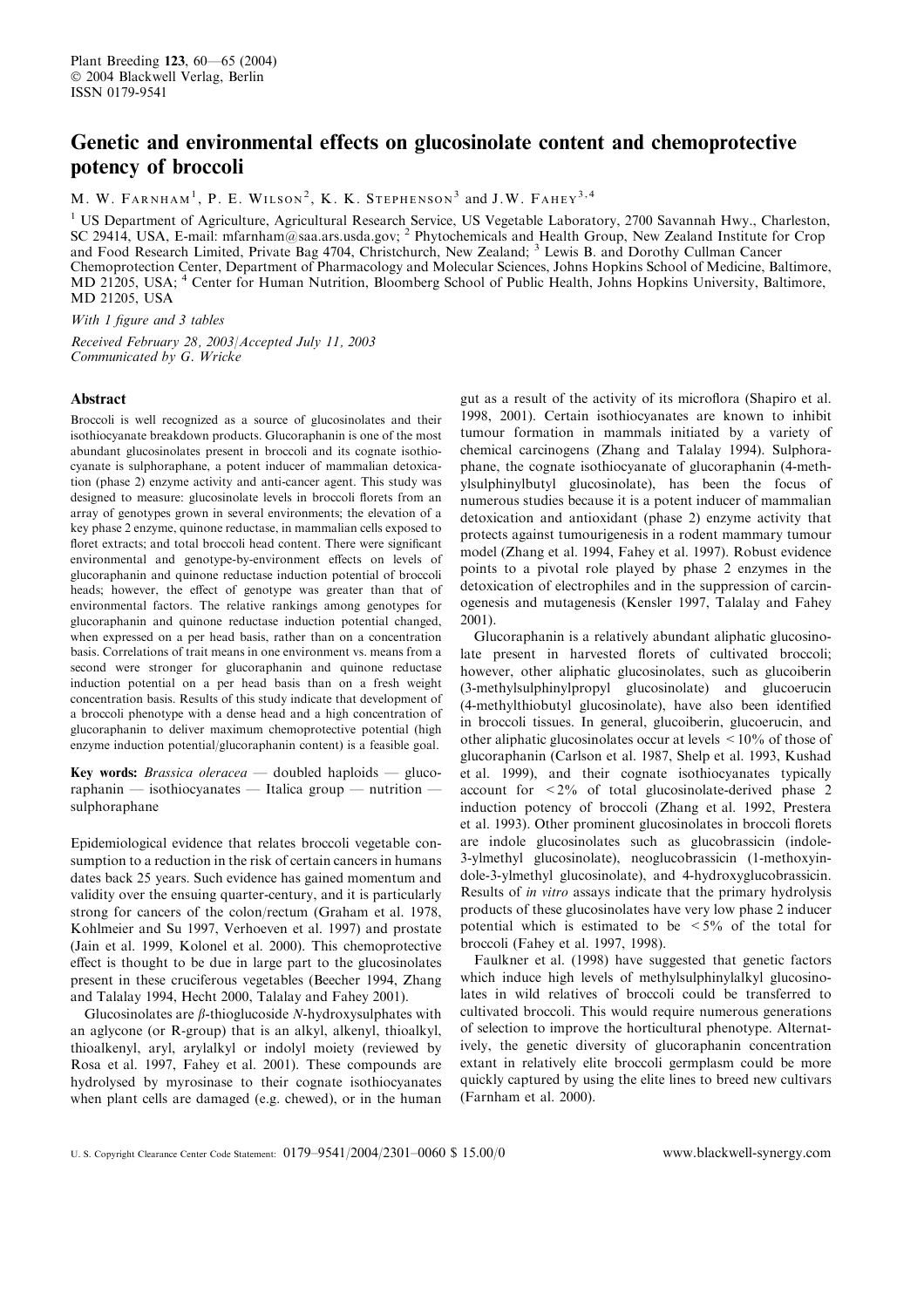Broccoli genotype has a significant effect on the glucosinolate profile in broccoli florets as well as on the plant levels of glucoraphanin (Giamoustaris and Mithen 1996, Faulkner et al. 1998, Kushad et al. 1999, Li et al. 2001). However, only a few studies (Farnham et al. 2000, Rosa and Rodrigues 2001, Brown et al. 2002) have examined and identified the interaction between genotype and environment on levels of glucoraphanin in broccoli tissues. Brown et al. (2002) estimated a moderately high broad sense heritability of 54% for this trait. Farnham et al. (2000) and Rosa and Rodrigues (2001) found high correlations between glucoraphanin expression in one environment and a second. Farnham et al. (2000) also showed that glucoraphanin concentration and phase 2 enzyme induction potential of genotypes were highly correlated.

In a previous study(Farnham et al. 2000), the focus was on genotypic differences for floret concentrations of glucoraphanin and phase 2 induction potential. In the current study, a subset of the previously examined elite broccoli genotypes grown in three environments was evaluated, and concentration of glucoraphanin and other glucosinolates and for phase 2 enzyme induction potential were estimated. Another goal was to examine the importance of broccoli head weight as a factor that governs the ultimate quantity of glucoraphanin (and hence the chemoprotective potential) of a harvested broccoli head. This is as critical in breeding for enhanced chemoprotective broccoli as is tissue concentration.

### Materials and Methods

Plant materials: Plant materials evaluated in this study included 32 broccoli (Brassica oleracea L., Italica Group) entries (listed in Table 2). Twenty-three were doubled haploid lines developed at the US Vegetable Laboratory in Charleston, SC, and four were hybrids produced by crossing selected pairs of the above doubled haploid lines. Five commercial hybrid cultivars were also included: Everest (Syngenta Seeds, Gilroy, CA, USA), Futura, High Sierra, and Viking (Seminis Vegetable Seeds, Woodland, CA, USA), and Marathon (Sakata Seed, Salinas, CA, USA). All of the above entries were grown in replicated field trials in Charleston, SC during the fall seasons of 1997 and 1998. A subset of five doubled haploid lines USVL016, USVL032, USLVL042, USVL045, USVL070, and four cultivars 'Everest', 'High Sierra', 'Marathon' and 'Viking' were also replicated in a field trial conducted in 1996. No a priori information about glucoraphanin or enzyme induction potential of the subset of nine was available when they were chosen for replication in 1996. The additional 23 entries grown in the 1997 and 1998 trials were included based upon phase 2 enzyme induction potential, glucoraphanin concentration, and to maximize genetic diversityamong the set of entries.

Field experiments and harvest: Field trials at the Charleston, SC site were carried out as previously described (Farnham et al. 2000). Entries were seeded in trays of a commercial potting mix (Metromix 360; Grace Sierra, Milpitas, CA, USA) in a greenhouse during the first week of August, and transplanted to the field the following September. Exact planting dates were 7, 4 and 11 September in 1996, 1997 and 1998, respectively. Spacing between rows was 102 cm, and spacing between plants within a row was 15 cm. All cultural practices (e.g. cultivation, fertilization and irrigation) for the trials were standard for local conditions. The soil type at the Charleston site is a Yonges loamy sand (fine loamy mixed, thermic Albaqualfs). Each study conducted in the 3 years (or environments) was designed as a randomized complete block, with two blocks in 1996 and three blocks in the remaining 2 years. Plots contained eight to 10 plants, depending on available seed supplies.

Heads were harvested when their diameter reached 10–12 cm (market stage). The mean number of days from transplant to harvest for each plot/entry was calculated based on the date plants in a plot

produced a 10–12 cm size head. Two heads per plot were sampled at random for laboratoryanalysis, and subtending stalks were cut to a 15 cm length. Heads were immediately placed on ice in a cooler and within 30 min of field harvest, fresh weights (FWs) were recorded (excepting 1996), approximately half of the florets were cut from the stem, placed in individual sealable freezer bags, and frozen at -80°C. Boiling 80% methanol (aqueous) extracts were prepared from the fresh-frozen florets and stored at  $-20^{\circ}$ C until needed for the bioassay of and for direct quantitation of quinone reductase induction potential and of glucosinolates by high-performance liquid chromatography(HPLC), as described in the previous work (Farnham et al. 2000).

Bioassay of quinone reductase induction potential: Bioassay of the representative phase 2 enzyme quinone reductase, was performed using Hepa 1c1c7 cells as described originally by Prochaska et al. (1992) and modified by Fahey et al. (1997). Excess myrosinase [0.0003 units/ml of cell culture medium; purified as described byShikita et al. (1999)], and 500  $\mu$ M ascorbate, was added at the time microtitre plates were dosed with broccoli extracts, to achieve complete hydrolysis of glucosinolates during a 48-h incubation at 37°C. With this method, conversion of extracted glucosinolates to their cognate isothiocyanates is essentially quantitative. One unit of inducer activity is the concentration that doubles quinone reductase activity in a microtitre well containing 150 *ul* of medium. Hence, a compound with a CD (the *Concentration* of a compound required to Double the quinone reductase specific activity in Hepa 1c1c7 murine hepatoma cells) of 1.0  $\mu$ M has 6667 units of inducer activity per  $\mu$ mol. Inducer potency of extracts is expressed as units/g FW.

Paired-ion chromatography of glucosinolates: Plant extracts were chromatographed isocratically in acetonitrile/water  $(1 : 1, v/v)$  containing 5 mM tetradecylammonium bromide (TDAB) at a flow rate of 3 ml/min on a reverse-phase column (Whatman Partisil 10 ODS-2; 250 X 4 mm; Whatman, Inc., Clifton, NJ, USA) using a Waters (Waters Corp., Milford, MA, USA) HPLC system equipped with a photodiode arraydetector (Prestera et al. 1996). Sinigrin (allyl glucosinolate) was used as a standard. When compared with equimolar concentrations of sinigrin, relative integrated absorbance areas for alkyl glucosinolates, glucobrassicin, and neoglucobrassicin at 235 nm were 1.00-, 1.22- and 2.70-fold greater. The use of TDAB, an otherwise ideal paired-ion solvent system, does not permit resolution of glucoraphanin from glucoiberin, which is typically a minor component in most broccoli head samples. For the 1996 and 1997 data, a subset of representative germplasm from both years was subject to an alternative HPLC procedure (HILIC) that resolves glucoraphanin and glucoiberin to two separate chromatographic peaks (Troyer et al. 2001). Using this procedure, glucoiberin was not detected in over one-half of the 1996 and 1997 subset samples and on average, accounted for  $\leq 5\%$  of the 'glucoraphanin/glucoiberin' peak obtained using TDAB as a paired ion. All 1998 samples were analysed by the paired ion method as well as the HILIC method. In this case, nearly two-thirds of all samples lacked glucoiberin and on average it was only 3.5% of the combined glucoraphanin/glucoiberin pool, so that the combined glucoraphanin/ glucoiberin peak obtained from the paired ion method can be regarded as essentially 'glucoraphanin'.

Data analysis: Certain data (i.e. concentrations of glucoraphanin and quinone reductase induction potential) collected in 1996 and 1997 have already been presented (Farnham et al. 2000). The current analyses includes the results of our 1998 trial (not previously presented), used in combination with those from 1996 and 1997 to assess criteria not examined in the earlier work. Data for the nine entries grown in all 3 years were combined and analysed separately to estimate components of variance and to identify significant genetic, environmental, and genotype-by-environment interaction effects. Because no head weights were recorded in 1996, this analysis focused on glucosinolate concentrations.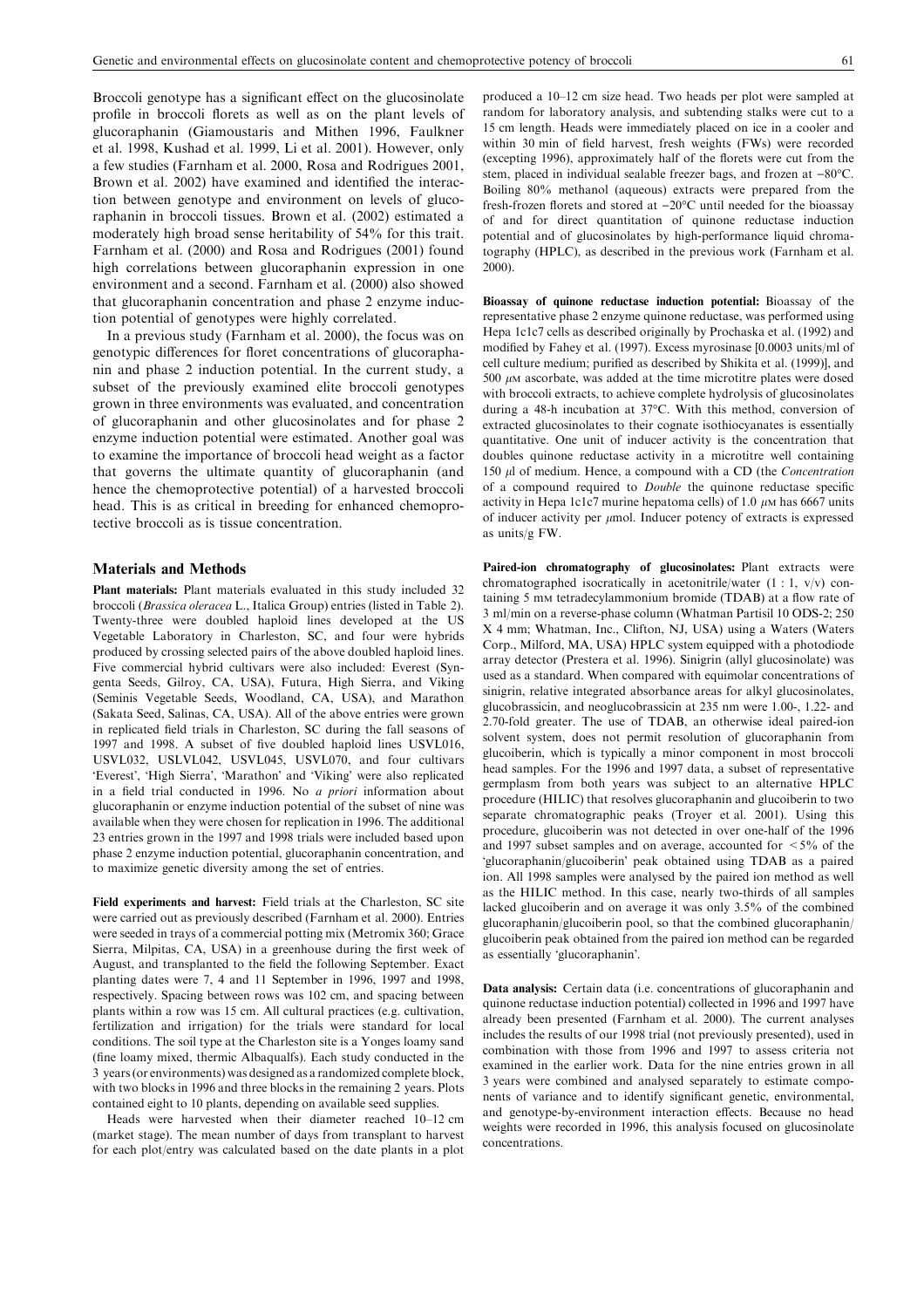Quinone reductase induction potential and glucosinolate contents per head were calculated for each entry/plot combination in the 1997 and 1998 trials bymultiplying measured head concentrations for a plot sample bymean head weight. All analyses of variance (ANOVA) were performed using Proc GLM of SAS (release 6.12; SAS Institute, Inc., Cary, NC, USA). The 1997 and 1998 trials were analysed both separately and in combination. Entry means were compared using Fisher's protected LSD. Pearson correlation coefficients were calculated for all pairs of induction potential, individual glucosinolate concentrations, head weight, days from transplant to harvest, glucosinolate contents per head, and quinone reductase induction potential per head.

# Results

The percentage of total sums of squares variance attributed to environment, genotype, and genotype-by-environment interaction depended upon the trait evaluated in nine diverse broccoli genotypes tested in three environments (Table 1). Environment had a significant impact on days from transplant to harvest, glucosinolate concentrations, and quinone reductase induction potential expressed as a concentration. Only 6.8% of variance for days from transplant to harvest was explained by environment, while almost 75% of variance for concentration of the glucosinolate hydroxyglucobrassicin was due to environment. Variation in enzyme induction potential (42.5% of total variance) appeared to be under stronger environmental influence than was glucoraphanin (21.9% of total variance).

Genotypic effects were significant for days from transplant to harvest and for concentrations of induction potential and glucoraphanin, but not for the concentrations of the three indole glucosinolates (Table 1). The percentage of total sums of squares due to genotype was highest (82.9%) for days from transplant to harvest, while they were 33.8 and 52.8% for quinone reductase induction potential and glucoraphanin, respectively. A significant genotype-by-environment interaction was observed for all but one trait. With enzyme induction potential, glucoraphanin concentration, and days from transplant to maturity, the percentage of variance attributed to the interaction was significantly less than that attributed to genotype.

When evaluated on a 'per head' basis and averaged across 1997 and 1998, the range for quinone reductase induction potential represented a more than ninefold difference (Table 2). The top-ranked six entries with the highest quinone reductase induction potential per head were doubled hap-

loids, and 'Marathon' was the seventh highest ranked genotype for this trait. The lowest ranked genotypes for enzyme induction potential per head were all doubled haploids except 'Everest', the second lowest individual. When evaluated on a FW (tissue concentration) basis, the induction potential differed about sevenfold from lowest to highest genotypes (Table 2). Lines with the highest concentration of induction potential were also doubled haploid lines. Marathon' was the highest-ranking hybrid and was ranked tenth overall. As observed with induction potential per head, 'Everest' was among a group of other entries, mostly doubled haploid lines, lowest for induction potential on a concentration basis.

Although certain genotypes ranked similarly overall when comparing quinone reductase induction potential on a concentration or per head basis, for other individuals there was a verysignificant change in relative rank for the different criteria (Table 2). For instance, the individual USVL069 with the highest concentration of induction potential dropped to sixth place when the potential was expressed on a per head basis. Contrary to this, USVL046 had a moderate induction potential on a concentration basis but was among the higher genotypes when potential was expressed on a per head basis.

Results for glucoraphanin revealed similar trends to those for induction potential, with some exceptions: there was approximatelya 10-fold range in glucoraphanin per head, with about a sixfold range of glucoraphanin concentration (Table 2). 'Marathon' ranked sixth highest (after five doubled haploid lines) based on glucoraphanin per head and fifth highest based on glucoraphanin concentration. 'Everest' ranked third lowest for glucoraphanin per head and second lowest for concentration. When comparing results for glucoraphanin on a concentration and per head basis, observed changes in rank were similar to those that occurred for induction potential.

Glucoraphanin and quinone reductase induction potential concentrations were positively and significantly correlated with one another and also with days from transplant to harvest (Table 3, Fig. 1). Neither glucoraphanin nor induction potential concentrations were correlated with head weight. Glucoraphanin and induction potential per head were significantly correlated with days from transplant to harvest (Fig. 1), although the magnitude of the coefficients were lower than those associated with concentrations. Glucoraphain and induction potential per head were highly correlated with one

| Source       | df |                          | Mean squares |             |           |           |            |  |  |
|--------------|----|--------------------------|--------------|-------------|-----------|-----------|------------|--|--|
|              |    | ORIP <sup>1</sup>        | GR           | HGB         | NGB       | GВ        | <b>DTH</b> |  |  |
| E            |    | $12.50 \times 10^{9***}$ | $3.694**$    | $0.1208***$ | $0.123*$  | 1.239***  | 445.50***  |  |  |
| Rep/E        |    | $0.05 \times 10^{9}$     | 0.194        | 0.0009      | 0.017     | 0.014     | 5.42       |  |  |
| G            | 8  | $2.48 \times 10^{9***}$  | $2.174***$   | 0.0031      | 0.062     | 0.125     | 1242.98*** |  |  |
| $G \times E$ | 16 | $0.45 \times 10^{9**}$   | $0.225*$     | 0.0013      | $0.036**$ | $0.065**$ | 54.47***   |  |  |
| Error        | 40 | $0.16 \times 10^{9}$     | 0.099        | 0.0009      | 0.013     | 0.028     | 10.91      |  |  |
| Total        | 71 |                          |              |             |           |           |            |  |  |

Table 1: Analysis of variance for nine genotypes tested in 1996, 1997 and 1998 showing mean squares for the main effects of environment (E), replications within environment (Rep/E), genotypes (G), and the genotype-by-environment ( $G \times E$ ) interaction and error

\*, \*\*, \*\*\* Significant at P = 0.05, P = 0.01, P = 0.001, respectively.<br><sup>1</sup> Traits analysed include the concentrations of quinone reductase induction potential (QRIP), glucoraphanin (GR), hydroxyglucobrassicin (HGB), neoglucobrassicin (NGB), glucobrassicin (GB) all on a fresh weight basis, and days from transplant to harvest (DTH).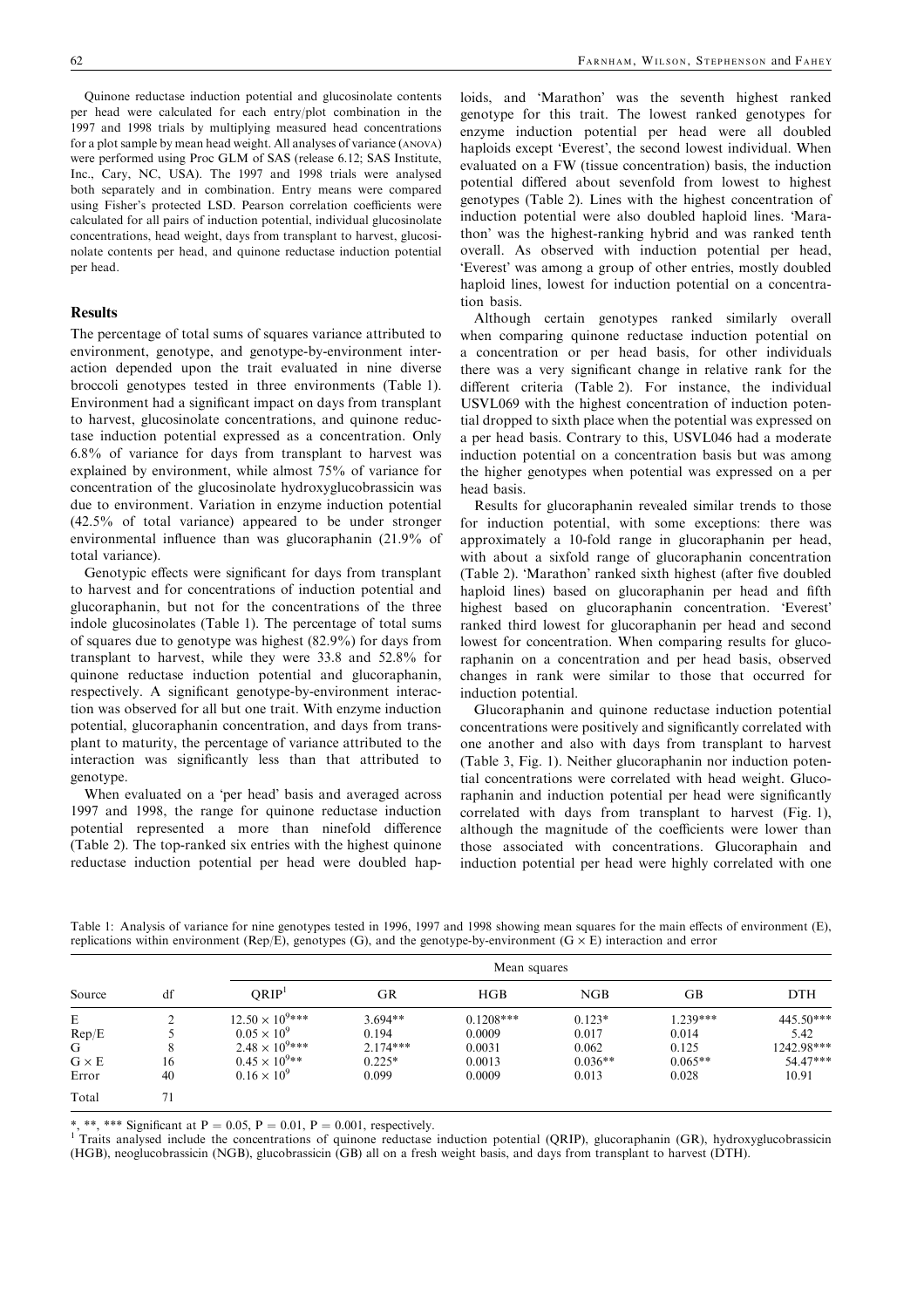Table 2: Quinone reductase induction potential (QRIP) and glucoraphanin (GR) content expressed on a per head basis (QRIP and GR per head, respectively) and on a per fresh weight of florets basis (QRIP and GR concentration), averaged and ranked across 1997 and 1998 field environments

|                      | QRIP per head            |      | <b>QRIP</b> concentration |                | GR per head    |                | GR concentration |                          |
|----------------------|--------------------------|------|---------------------------|----------------|----------------|----------------|------------------|--------------------------|
| Genotype             | Units/head $\times 10^6$ | Rank | Units/g $FW \times 10^4$  | Rank           | $\mu$ mol/head | Rank           | $\mu$ mol/g FW   | Rank                     |
| <b>USVL049</b>       | 12.43                    | 1    | 7.34                      | $\overline{c}$ | 240.8          | 5              | 1.33             | 6                        |
| <b>USVL073</b>       | 12.32                    | 2    | 6.61                      | 3              | 265.6          | 1              | 1.30             | 8                        |
| <b>USVL046</b>       | 10.55                    | 3    | 4.60                      | 10             | 245.7          | 3              | 1.06             | 15                       |
| <b>USVL036</b>       | 9.24                     | 4    | 6.04                      | 4              | 209.0          | 9              | 1.27             | 9                        |
| <b>USVL048</b>       | 9.02                     | 5    | 5.71                      | 6              | 244.2          | $\overline{4}$ | 1.52             | $\overline{\mathcal{L}}$ |
| <b>USVL069</b>       | 8.33                     | 6    | 8.28                      |                | 194.6          | 13             | 1.85             | 1                        |
| Marathon             | 8.24                     | 7    | 4.65                      | 9              | 232.3          | 6              | 1.35             | 5                        |
| USVL013 $\times$ 073 | 8.11                     | 8    | 3.14                      | 19             | 262.5          | $\overline{2}$ | 1.00             | 16                       |
| <b>USVL066</b>       | 7.53                     | 9    | 6.04                      | 5              | 205.6          | 11             | 1.58             | $\boldsymbol{2}$         |
| Viking               | 7.40                     | 10   | 4.34                      | 14             | 219.8          | $\,$ 8 $\,$    | 1.33             | $\overline{7}$           |
| <b>USVL032</b>       | 7.36                     | 11   | 5.00                      | 8              | 223.1          | 7              | 1.53             | 3                        |
| <b>USVL042</b>       | 7.30                     | 12   | 5.31                      | $\overline{7}$ | 181.1          | 16             | 1.22             | 11                       |
| High Sierra          | 7.12                     | 13   | 4.36                      | 13             | 197.7          | 12             | 1.18             | 13                       |
| USVL018 $\times$ 039 | 7.08                     | 14   | 3.58                      | 17             | 175.6          | 17             | 0.87             | 18                       |
| <b>USVL045</b>       | 7.08                     | 15   | 4.49                      | 11             | 208.5          | 10             | 1.27             | 10                       |
| Futura               | 6.42                     | 16   | 4.04                      | 15             | 185.9          | 15             | 1.09             | 14                       |
| $USVL047 \times 036$ | 6.06                     | 17   | 3.00                      | 21             | 189.5          | 14             | 0.93             | 17                       |
| <b>USVL047</b>       | 6.01                     | 18   | 3.80                      | 16             | 117.8          | 20             | 0.75             | 21                       |
| <b>USVL022</b>       | 4.91                     | 19   | 3.10                      | 20             | 128.7          | 18             | 0.80             | 20                       |
| <b>USVL075</b>       | 4.77                     | 20   | 2.72                      | 23             | 123.5          | 19             | 0.68             | 24                       |
| <b>USVL039</b>       | 4.08                     | 21   | 3.28                      | 18             | 107.0          | 21             | 0.86             | 19                       |
| <b>USVL009</b>       | 3.67                     | 22   | 2.40                      | 26             | 67.3           | 28             | 0.42             | 28                       |
| <b>USVL018</b>       | 3.53                     | 23   | 2.68                      | 24             | 66.5           | 29             | 0.45             | 27                       |
| USVL013 $\times$ 075 | 3.39                     | 24   | 1.91                      | 28             | 96.1           | 22             | 0.50             | 26                       |
| <b>USVL067</b>       | 3.19                     | 25   | 2.28                      | 27             | 78.4           | 26             | 0.55             | 25                       |
| <b>USVL013</b>       | 3.04                     | 26   | 1.76                      | 30             | 78.6           | 25             | 0.40             | 29                       |
| <b>USVL029</b>       | 2.92                     | 27   | 4.37                      | 12             | 81.7           | 23             | 1.18             | 12                       |
| <b>USVL044</b>       | 2.91                     | 28   | 2.73                      | 22             | 76.0           | 27             | 0.72             | 22                       |
| <b>USVL028</b>       | 2.65                     | 29   | 2.58                      | 25             | 80.0           | 24             | 0.70             | 23                       |
| <b>USVL070</b>       | 2.61                     | 30   | 1.77                      | 29             | 46.2           | 31             | 0.32             | 30                       |
| Everest              | 2.11                     | 31   | 1.34                      | 31             | 49.6           | 30             | 0.27             | 31                       |
| <b>USVL016</b>       | 1.34                     | 32   | 1.24                      | 32             | 24.7           | 32             | 0.24             | 32                       |
| LSD <sub>0.05</sub>  | 2.31                     |      | 1.33                      |                | 61.8           |                | 0.36             |                          |

Table 3: Correlation coefficients between means of days from transplant to harvest (DTH), head weight (HWT), concentrations of Quinone reductase induction potential (QRIP conc.) and glucoraphanin (GR conc.), and total QRIP and GR per head, for all genotypes grown in 1997 and 1998. Coefficients on the diagonal in italics result from correlations of genotype means for a trait in 1 year vs. means for that same trait in the second year

|                                                                            | Trait      |                      |                                   |                                                |                                                              |                                                                           |  |  |
|----------------------------------------------------------------------------|------------|----------------------|-----------------------------------|------------------------------------------------|--------------------------------------------------------------|---------------------------------------------------------------------------|--|--|
| Trait                                                                      | <b>DTH</b> | <b>HWT</b>           | ORIP conc.                        | GR conc.                                       | ORIP/head                                                    | GR/head                                                                   |  |  |
| <b>DTH</b><br><b>HWT</b><br>QRIP conc.<br>GR conc.<br>QRIP/head<br>GR/head | $0.96***$  | $-0.24$<br>$0.67***$ | $0.78***$<br>$-0.01$<br>$0.72***$ | $0.77***$<br>$-0.02$<br>$0.92***$<br>$0.78***$ | $0.61***$<br>$0.48**$<br>$0.84***$<br>$0.77***$<br>$0.85***$ | $0.57***$<br>$0.50**$<br>$0.76***$<br>$0.83***$<br>$0.93***$<br>$0.81***$ |  |  |

\*\*, \*\*\* Significant at  $P = 0.01$  and  $P = 0.001$ , respectively.

another  $(r = 0.93)$ , as were concentrations for these traits  $(r = 0.92)$ .

#### **Discussion**

Correlation of genotype trait means in one environment vs. the respective means from the second environment resulted in the highest correlation coefficients for days from transplant to harvest (Table 3). The smallest coefficients were observed for head weight. Higher coefficients were observed for quinone reductase induction potential and glucoraphanin on a per head basis than for the same characters on a concentration basis (Table 3).

Few studies have contrasted the genetic vs. the environmental contribution to glucoraphanin concentration in broccoli florets. Shelp et al. (1993) observed significant effects of genotype and environment on glucoraphanin concentrations, but they limited their examination to two early maturing cultivars. Farnham et al. (2000) observed a positive correlation of glucoraphanin concentrations in heads from the same genotypes harvested in two different environments, concluding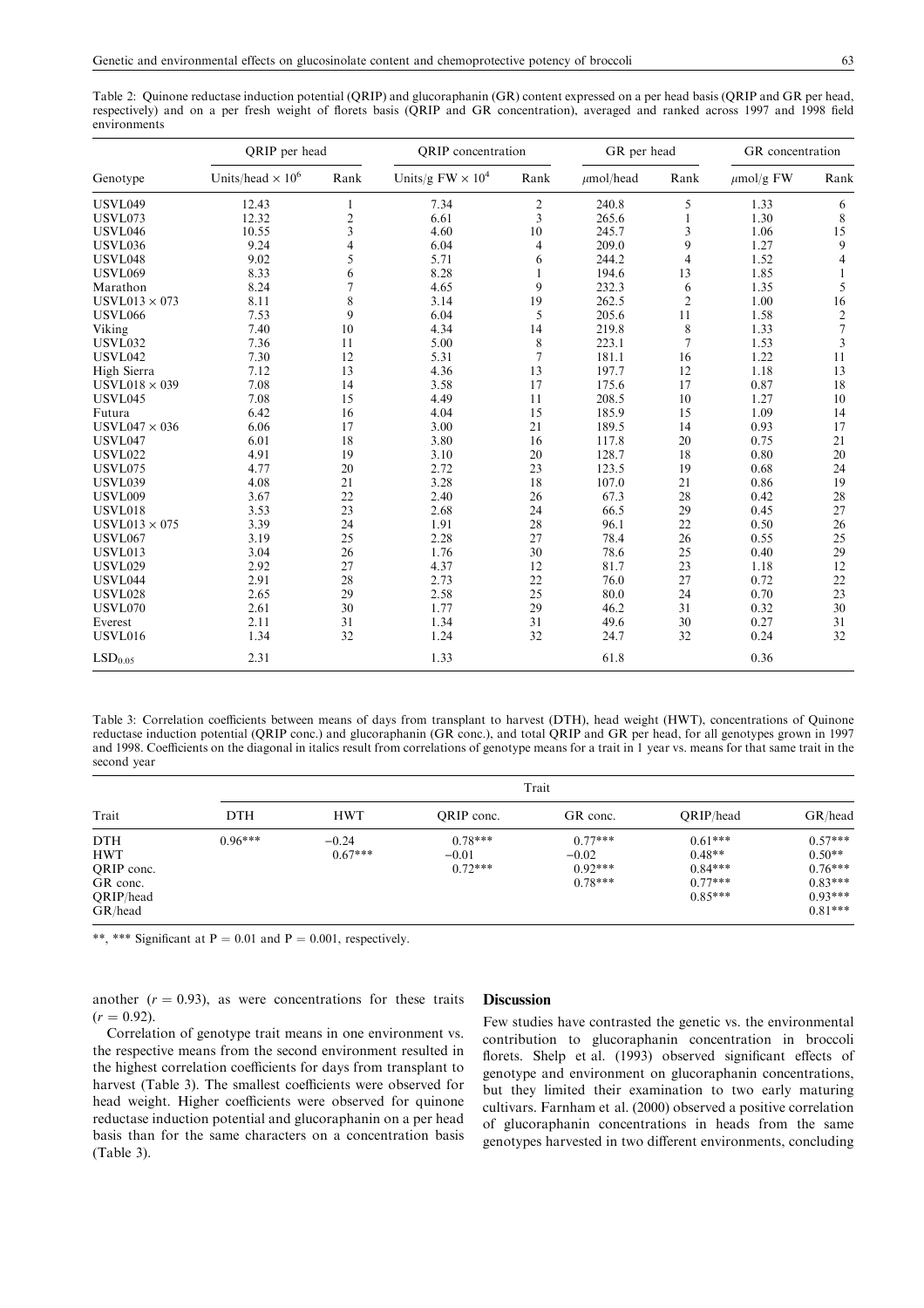

Fig. 1: Mean total glucoraphanin (GR) per broccoli head (a) and GR concentration in heads (b) regressed against mean days from transplant to harvest for 32 genotypes grown in 1997 and 1998. Note data point at approximately63 days from transplant to harvest with total glucoraphain over 250  $\mu$ mol/head, which represents a relatively earlymaturing genotype with a veryhigh total glucoraphanin per head

that genotype plays a significant role in expression. Rosa and Rodrigues (2001) observed similar correlations between genotypes evaluated in two different environments, also indicating the key role of genotype for glucoraphanin level. Most recently, Brown et al. (2002) presented evidence, based on more environmental samples, that the effect of genotype on glucoraphanin level in broccoli is much greater than are environmental influences on this trait.

We report herein, significant environmental effects on levels of all glucosinolates examined. However, glucoraphanin was unique in that it was the only broccoli glucosinolate evaluated in this study that was significantly affected by genotype. Significant genotype-by-environment interaction was observed for concentrations of most glucosinolates, but per cent total sums of squares attributable to genotypeby-environment for glucoraphanin was much lower than that attributable to genotype. It is useful to compare genotypic and environmental effects on glucosinolates with like effects on days from transplant to harvest (which is considered a highly heritable trait) (Borchers 1968, Hulbert and Orton 1984). Overall, results from the current study confirm the relative importance of genotype vs. environment in expression of glucoraphanin concentration, as well as chemoprotective potency(quinone reductase induction potential), of broccoli heads. The complementarity of these results to those described by others indicate that broccoli should respond well to selection for increased floret glucoraphanin concentration, which could be evaluated either directly, or by bioassayof enzyme potential (the ultimate biological response of interest).

In most markets broccoli is sold on a per head basis, not by weight. In studies to date, the focus has been on broccoli head glucoraphanin concentration, and the total deliveryof glucoraphanin or enzyme induction potential per head has not been considered. Total glucoraphanin per head maybe an essential criterion in considering enhancement of glucoraphanin content in certain broccoli genotypes. Genotypic comparisons based upon total glucoraphanin content per head are different from those derived from an evaluation of glucoraphanin concentration only. In particular, the range among genotypes increases for the total glucoraphanin content and relative rank of many genotypes changes. Interestingly, correlation coefficients between environments were higher for glucoraphanin and induction potential on a per head basis than on a concentration basis (Table 3). This might reflect some type of compensation by the plant to produce similar total amounts of glucoraphanin, regardless of the potential for increased or decreased head weight. It will be useful to evaluate this phenomenon in future studies testing genotypes in a larger sample of environments.

Our previous work (Farnham et al. 2000) and that described herein, indicate that there is no negative correlation between glucoraphanin concentration or quinone reductase induction potential and broccoli head weight (essentiallya measure of densityas all heads are harvested at same diameter). There has been no indication of a dilution effect such as that described by Rosa and Rodrigues (2001), whereby the accumulation of dry weight resulted in a reduction in the concentration of glucoraphanin. Based on current observations, it should be feasible to breed a very dense head with an elevated concentration of glucoraphanin to deliver maximum chemoprotective potential (high enzyme induction potential/glucoraphanin content). Positive correlations between glucoraphanin concentration and days from transplant to harvest indicate high concentration and late maturity can be combined in a single cultivar. Alternatively, focusing on total glucoraphanin per head as measured in this study, the presence of an early maturing outlier with high glucoraphanin (Fig. 1) indicates it will also be possible to develop early maturing cultivars that deliver high amounts of glucoraphanin and chemoprotective potency.

# Acknowledgements

The authors acknowledge E. Gomperts for management and harvest of field plots. Funding was provided in part bya generous gift from the Lewis B. and Dorothy Cullman Foundation to Paul Talalay, whom we also thank for his intellectual support and encouragement and from Program Project Grant P01 CA 44530 from the National Cancer Institute, Department of Health and Human Services. Paula Wilson was supported bya Crop and Food Research Fellowship. Use of a company name or product by the U.S. Department of Agriculture does not implyapproval or recommendation of the product to the exclusion of others that also maybe suitable. One of the authors (JWF), as well as Johns Hopkins University, own stock in Brassica Protection Products (BPP), a company whose mission is to develop chemoprotective food products and which sells broccoli sprouts. JWF is a Board Member and scientific consultant to BPP and his stock is subject to